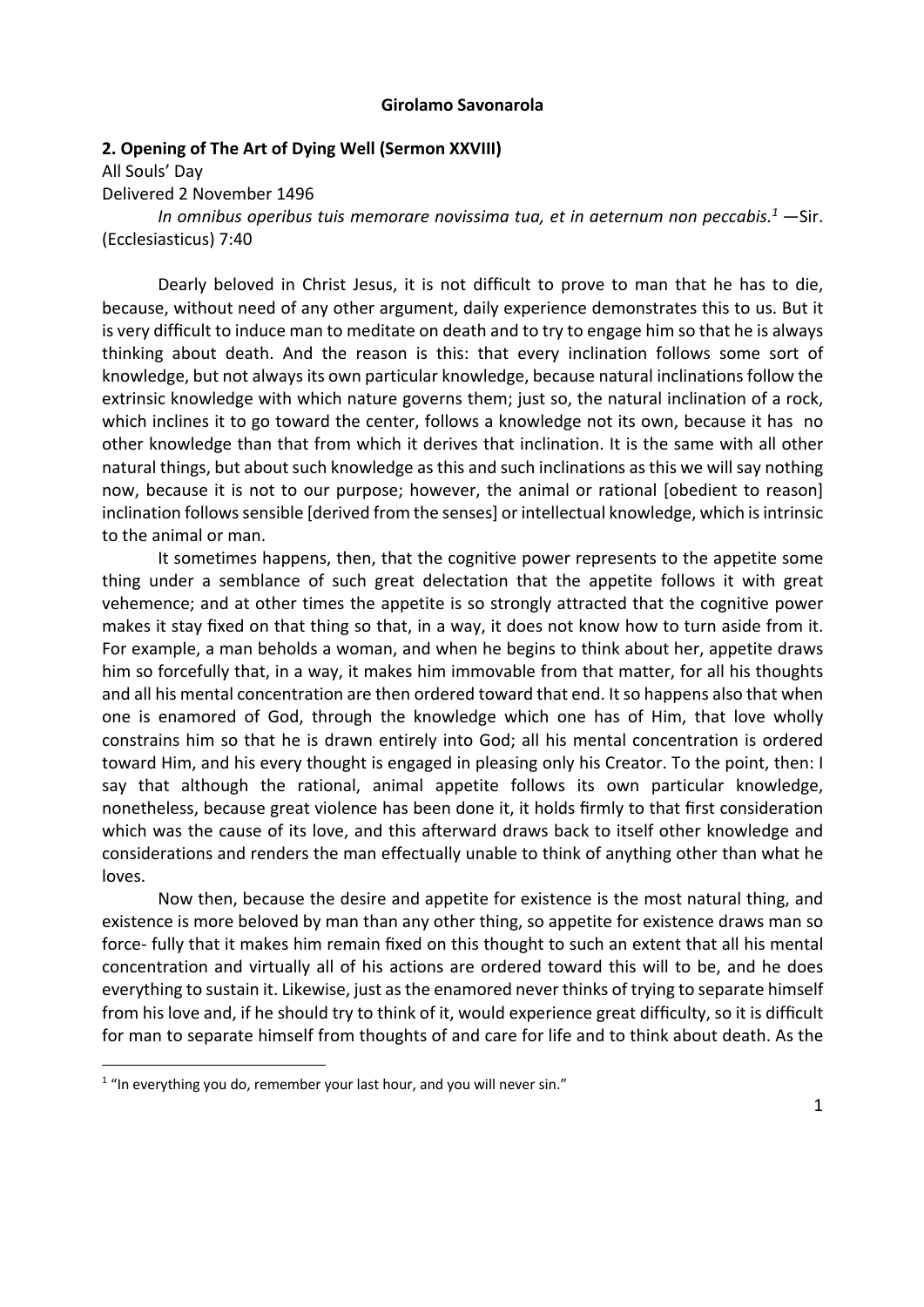logicians say: *Sicut se habet oppositum in opposito, ita se habet propositum in proposito*;<sup>2</sup> therefore, just as man vehemently loves life, with equal vehemence he hates death and flees, as much as he can, everything which might be contrary to this existence and this life. And so, he flees meditation about death as a thing contrary and wholly unpleasant to him, for the very thought of it is odious to him.

Thus, it is a most difficult thing to make man turn aside and to make him think about death and to lift him up from his very natural concern for life and from his desire for existence, which is very delightful to him, while the thought of death is so very hateful to him. Therefore, the more easily a man yields to these concerns about life, the more difficult it is to lead him to think of death, because, as I have said, *sicut se habet oppositum in opposito, ita se habet propositum in proposito*. This difficulty is caused by the senses, to delight in which we are overmuch given, and the knowledge of the senses does not induce a man to think, except about present and delightful things. It is also caused by solicitude and anxiety about human affairs, in which men are much occupied, so that they cannot think about death as well.

This morning, then, since I want to speak of the art of dying well and, as I said yesterday morning, to give you a bit to chew on, we do not want to tire ourselves in proving that man has to die, because this would be superfluous, and you would say, "Father, you are wasting time; we know that we have to die," and so, I want to leave that aside and try to persuade you that man should seek to have this concern always fixed in his mind, that he has to die, and I will show that the man who thinks about death extracts great fruit therefrom and that certainly, if a man held to this thought continuously, he would be blessed. All the saintly men of the past have had this thoughtfulness about death, which made them live in this world with great rectitude, so much so that they are now in the beatitude of Paradise. So, the thought of death is a thing very useful to man, because, in the Christian religion, the beginning and the middle are of no use apart from the end. Therefore, it is necessary to think always about making a good end, and this is to think always about death.

And so, the sage in Ecclesiasticus states the theme we have proposed: *In omnibus operibus tuis memorare novissima tua, et in aeternum non peccabis*, that is, "in all your works, O man, remember your last days," that is, your end. Remember, man, that you have to die and, having this remembrance always fixed [in your mind], *in aeternum non peccabis*, that is, "you will not commit any sin." Now, dearly beloved, we will speak about death and give everyone a prescription for dying well. First, I will speak of those who are healthy, who ought to think that at any hour they may grow sick and die. Then we will speak about those who have already begun to sicken, how they ought to think of death. Third, we will speak about those who are gravely ill and are confined to bed, virtually in extremis, what they also ought to do. God give us grace to speak of this death in such a way that it will be strongly impressed in your brains so that you might bring forth fruit from this preaching.

If I had told you, [my] people, that I want to prove to you through reason, authority, and example that man has to die, you would say that this was foolishness. Similarly, it seems foolishness to me that man, although he knows he has to die, does not want to think about death, but rather, all his concern seems to be thinking about how to stay here and build beautiful palaces and amass possessions and so to become rich. On such as this, it seems, man would

 $2$  "Just as opposites are held in opposition, so like purposes are held alike."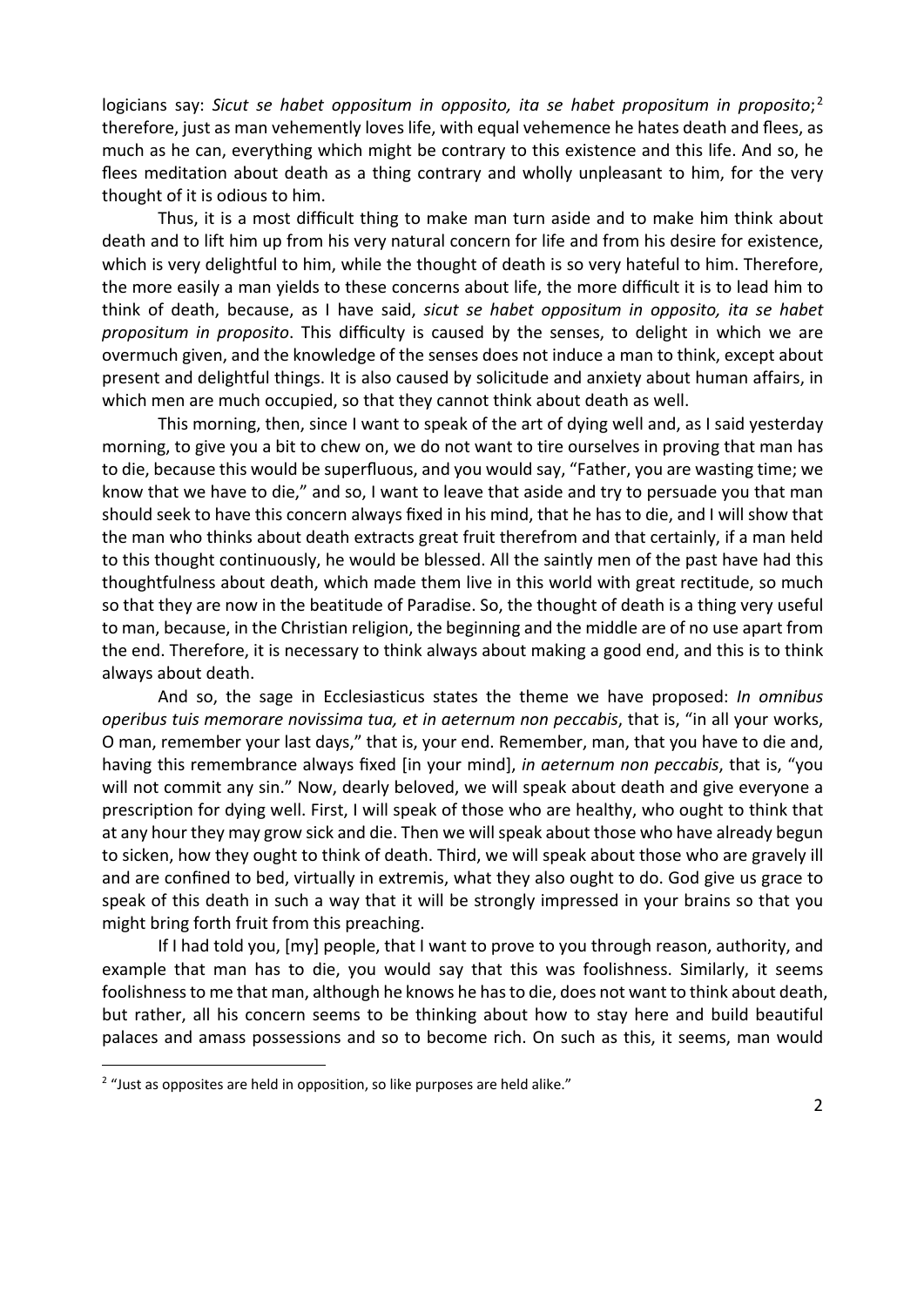expend all his thought, but about death and the next life, it seems he thinks not at all, as though the hereafter were of no account. Oh, what foolishness is this, to think only of the here and now! You seem unaware that you have to die one way or the other and leave everything here, I say, whether you would or not, and you know not the time nor the manner, when and how you have to die. Solomon says in the Proverbs, in the thirtieth chapter, that some animals are wiser than man: *Quattuor, inquit, sunt minima terrae, et ipsa sunt sapientiora sapientibus: Formica, populus infir- mus, quae praeparat in messe cibum suum; lepusculus, plebs invalida, qui collocat in petra cubile suum; regem locusta non habet, et egreditur universa per turmas suas; stellio nititur manibus et moratur in aedibus regum3* [Prov. 30:24–28]; "four animals are wiser than the wise: first the ants, a weak population, who gather [the fruits of] summer for the winter; the second is the hare, which makes its nest in rock, so that it might be more secure; the third is the locusts, that is, crickets, who have no king but always go leaping here and there in ordered rank upon rank; the fourth is the lizard [*lo stellio*], that is, the gecko, which walks on its hands and lives always in the house of the king."

These four creatures, says Solomon, are wiser than the wise. Anyone who seeks to be wise orders all his affairs toward an end, *quia sapientis est ordinare*. <sup>4</sup> But note that there are many [kinds of] ends. Some are particular: for example, the end of the builder is the form of the house, and so he orders every aspect of his building to that end. Similarly, the end of a captain of the army is victory, and he orders the whole of the army toward that end, and so it is with the ends of other particular matters. But the philosophers say that men who order all their affairs to ends such as these are seeking wisdom *secundum quid, et non simpliciter*, <sup>5</sup> that is, they are called wise with respect to that pursuit [in which they are engaged] and not wise absolutely.

Anyone who seeks to be absolutely wise considers the ultimate end of man and of human life and orders all his affairs and his life toward it. The ultimate end of man is God, and anyone who ponders well upon this end is truly wise. But these sages of worldly wisdom, who do not consider well this ultimate end, cannot truly be called wise. Rather, one would find more wisdom than theirs, first, among the ants, which, as Solomon says, are a weak population. For me, the ant signifies good little women, who are of the weak and fragile sex, but are devout and have ordered the whole of their lives toward God, and they go about always accumulating merits before God through their good works so that they might rejoice in the next life. These women, then, signified by the ants, are wiser than wise merchants who go scouring all the earth and all the sea in order to collect possessions which they know they have to lose anyway, that is, [they will have] to leave them here. But the simple woman, who has all her attention directed toward God, gathers a treasure here in order to take possession of it in Paradise, where she will never lose it. The hare is also wiser than the wise. The hare to me figures certain good men of utter simplicity, given wholly to God, who think continually of death; they make their bed on rock, that

<sup>&</sup>lt;sup>3</sup> "There are four things which are the least on earth, and these same are wiser than the wise: the ants, a weak people, which prepare food for themselves at the harvest; the hares, a powerless class, which lodges its nest in rock; the locusts have no king, but all go about in squadrons; the stellion moves about on its hands, but dwells in the apartments of kings."

<sup>4</sup> "For it belongs to wisdom to put things in order."

<sup>&</sup>lt;sup>5</sup> "For some purpose and not simply for itself."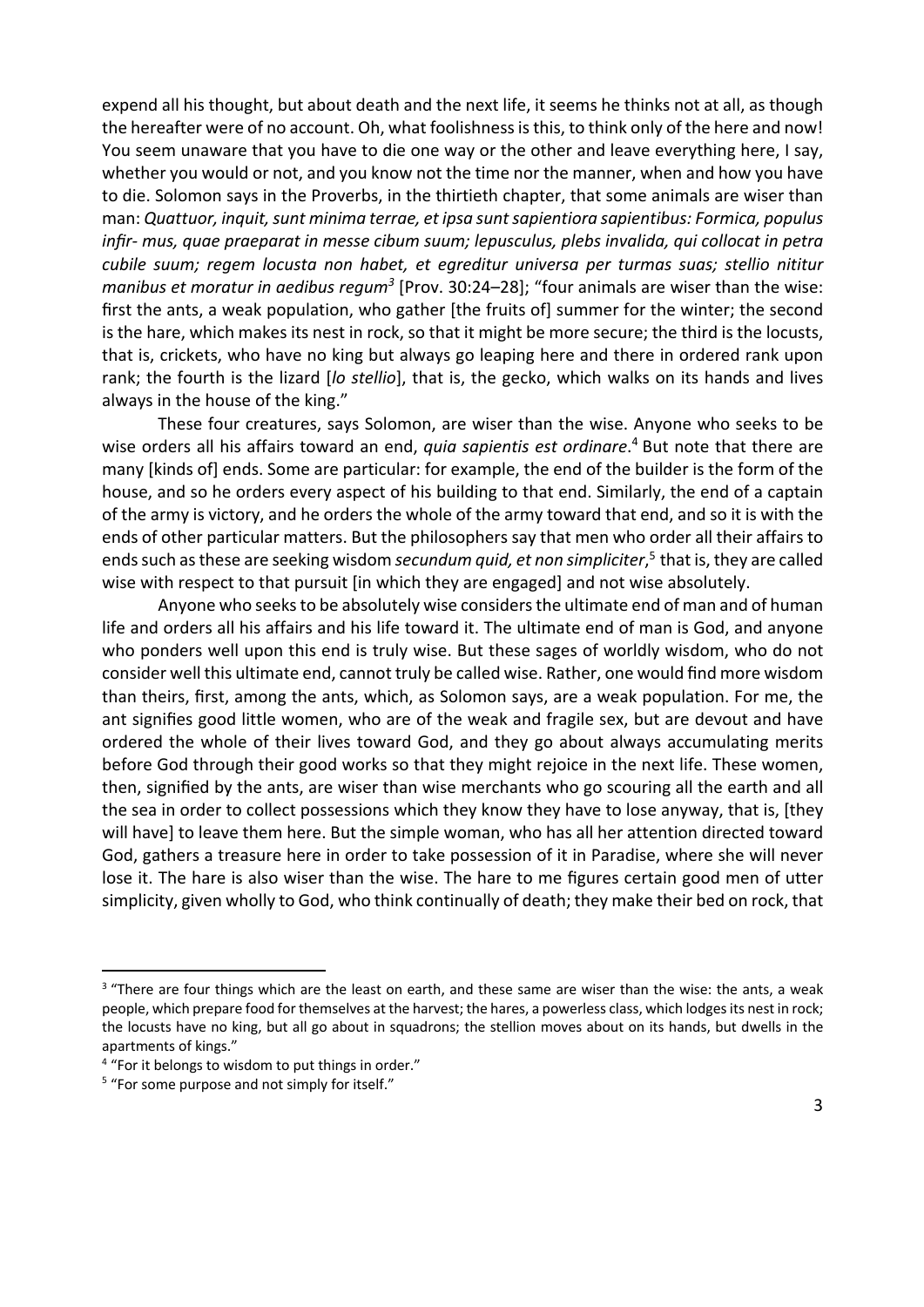is, they have entrusted their end and their peace to Christ: *Petra autem erat Christus6* [I Cor. 10:4].

They are always thinking that they have to die, and so they remain fixed on Christ, Who can save them after death. These little hares are wiser than princes and great masters and prelates who have not placed their nest on rock, but wear themselves out in preserving their position, which they have to lose in any event. The locust, that is, the cricket, is also wiser than these wise men. Crickets signify for me certain good peasants, who get on well together; these are like the crickets, who have no king; similarly, these peasants have no one to rule over them or to teach them; they do not have so much in the way of preaching or laws or learning as we do, but they have arranged their life once and for all and ordered it toward God; they observe God's commandments simply, without learning, and they go leaping about in an orderly way and elevating them- selves above earth as much as they can; they are united in charity, thinking always about death. These are wiser than the wise theologians, philosophers, legists, orators, and poets, who spend their time in thinking up arguments and subtleties and sophistries, but do not think of God nor of death.

The lizard, that is, the gecko, is also, as Solomon says, wiser than the wise; this creature, he says, walks on its hands and dwells in the king's house. This lizard signifies certain serious men who have no particular genius, but have good works; they do not know how to speculate, but they know how to do good, and so, he says they walk on their hands, as if to say, "He does not fly; he walks on his feet, and yet he ascends on high"; thus, they engage in such good work that many times they mount up to the heights of contemplation; hence, they are of a certain simple goodness, which is of avail where the wisdom of these wise men avails not. Such as these, I say, dwell in the house of the king, that is, through their simplicity they dwell with the saints, who are all kings and are in the presence of the first King, that is, with God. Note well, then, you who want to live uprightly: learn to be wise like the ant, the hare, the cricket, and the gecko; think about death and about what will come after death. And if you will learn from them, you will live uprightly and be wiser than these sages. But let me rest a bit, and I will show you that true wisdom consists in thinking about death.

St. Jerome says that in the circle of Plato, this adage was in vogue: *Vera philosophia est meditatio mortis7*, that is, "true philosophy is thinking about death." "Philosophy" means love of wisdom. True wisdom, then, is thinking about death, and anyone who seeks to be truly wise is always thinking that he has to die and that the end of human life is not here. And so, he disposes all his affairs in such a way that, whenever death should come, he is prepared to die well, in order to go to that ultimate end to which he has been ordered by God. This statement of Plato's then, that is, that true philosophy and true wisdom consists in thinking about death, was well said. But we Christians understand it better than did he. Let's go a bit further. Sometimes you are in doubt about the faith. If you were to think and meditate frequently within yourself about death, you would have no doubts about the faith; rather, you would be confirmed in it.

Take this, then, as rule number one: think sometimes of death within yourself and say, "I must die in any event"; consider your flesh and your hands also sometimes and say, "These hands and this flesh must become dust and ashes; soon they will stink wretchedly; everyone has

<sup>6</sup> "And the rock was Christ."

<sup>7</sup> "True philosophy consists in meditation on death."